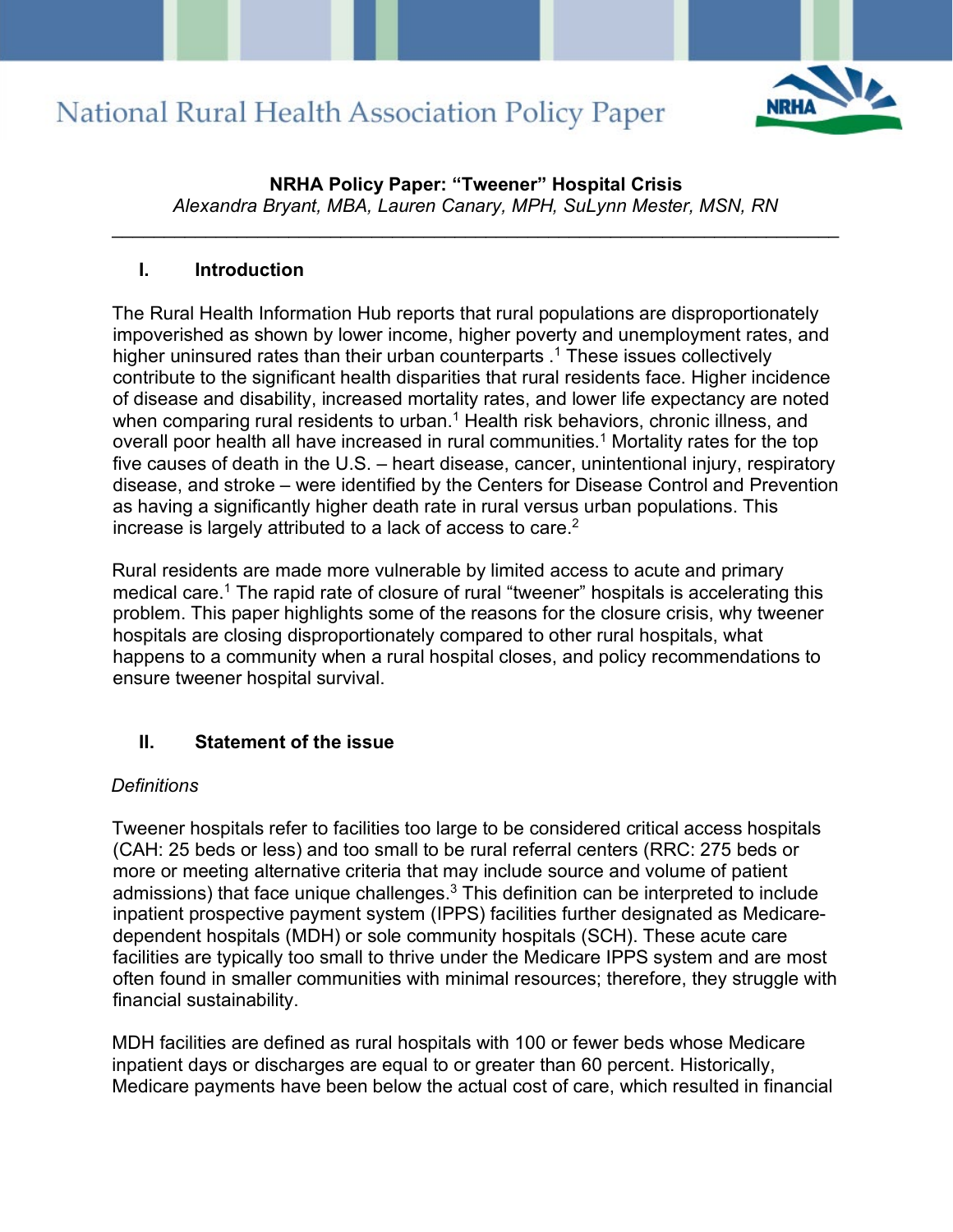

strain on those facilities with higher-than-average Medicare populations. The MDH designation allows rural hospital inpatient payment adjustments equal to the federal rate plus 75 percent of the amount by which the MDH hospital-specific payment rate exceeds the federal rate.4

The SCH designation is a bit more complicated. These facilities are, however, typically acute care facilities between 15 and 35 miles from another similar facility and serve at least 75 percent of residents in their service area that receive inpatient hospital care. $^5$ SCHs qualify for higher inpatient payments if their hospital-specific payment from one of four specified base years exceeds the federal inpatient payment rate. SCHs also qualify for a 7.1 percent add-on to outpatient prospective payments.

Besides the MDH and SCH classifications, all rural IPPS hospitals are potentially eligible for low-volume hospital (LVH) payment adjustments, which are paid on a sliding scale dependent on the exact number of total discharges. Facilities with 500 or fewer total discharges are paid a 25 percent add-on payment for each Medicare discharge, while those with greater than 500 but less than 3,800 are paid a smaller add-on calculated with a predetermined formula.

#### *History*

The tweener hospital closure crisis is real and escalating, increasing the gap in access to care for rural residents. Tweener hospital trouble initially began in the mid-1980s when Congress voted to reform the Medicare payment model from cost-based reimbursement to an IPPS or diagnosis-related group system.<sup>6</sup> This new payment system used a predetermined set fee, which Congress deemed a reasonable reimbursement, for diagnosis and treatment of Medicare patients without regard to the cost of services or length of stay (LOS).<sup>6</sup> This change had a profoundly negative impact on the rural tweener market because the native payer mix was heavily weighted towards an older Medicare population that is typically sicker and requires longer LOS. Not only did larger facilities with higher patient volumes have greater ability to even out the LOS, they also had a more diverse payer mix that provided the latitude to recoup costs where Medicare was systematically underpaying.

Some relief did arrive in 1997 when Congress passed the Balanced Budget Act, allowing special provisions for some rural hospitals to declare a CAH designation and return to a cost-based reimbursement payment model.<sup>7</sup> Those tweener hospitals that did not or could not convert to a CAH remained under IPPS or tweener licensure. Payment incentives such as disproportionate share payments, upper payment limits, uncompensated care, 1115 waiver program, 340B Drug Pricing Program, and others helped tweener hospitals remain financially solvent.<sup>8</sup> The Affordable Care Act of 2010 (ACA) scheduled several special payment incentives to phase out, anticipating Medicaid expansion would cover the shortfall; however, Congress did not anticipate the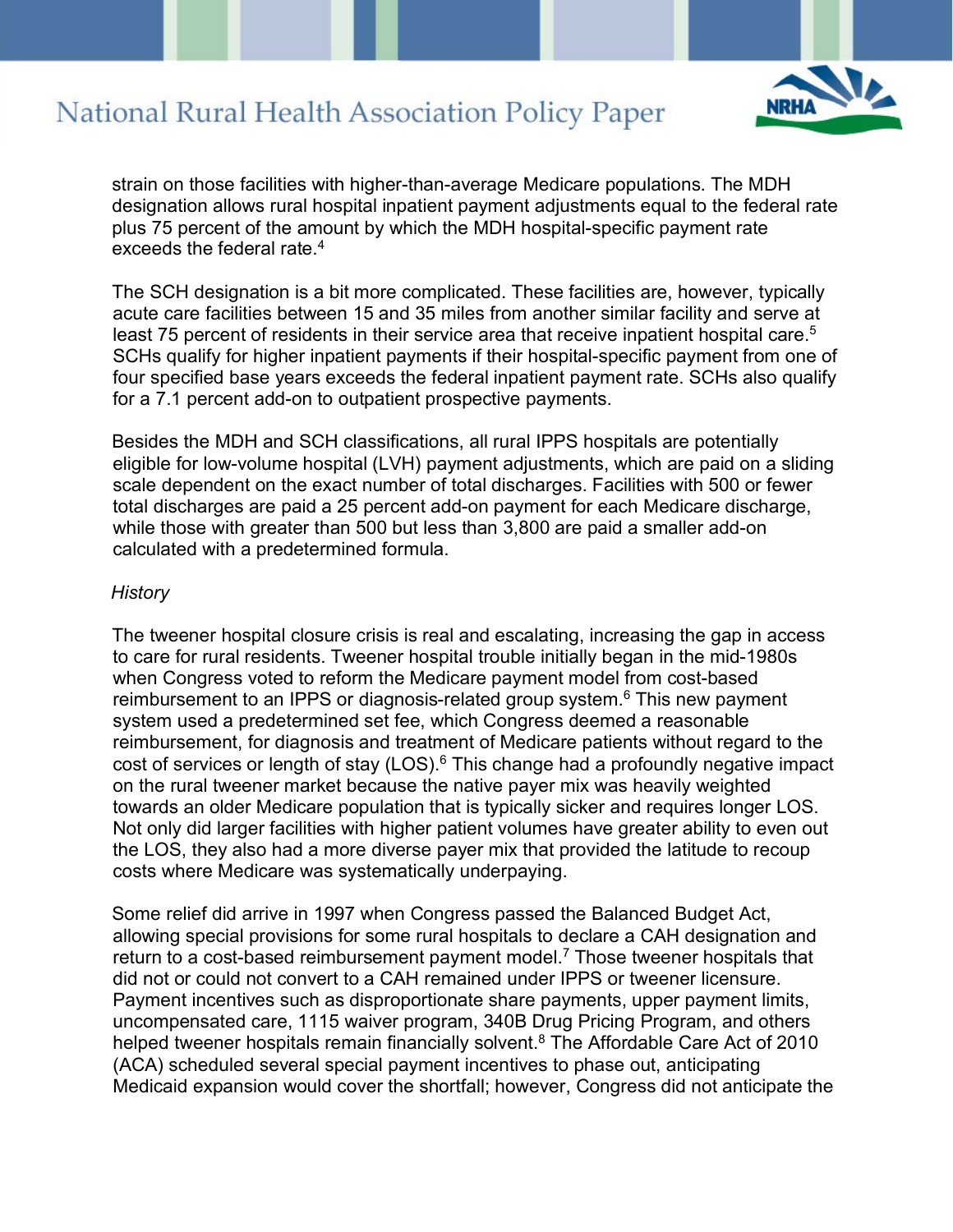

Supreme Court's decision to allow states to refuse Medicaid expansion. $8$  The ACA also instituted significant Medicare payment cuts, which disproportionately disadvantaged rural IPPS hospital with above-average Medicare patient utilization. Soon after, the tweener hospital closure crisis escalated.

#### *Distribution*

Since January 2010, 124 rural hospitals have closed, with at least 76 (62 percent) of these being tweener facilities.<sup>9</sup> Four of these hospitals closed from January to February 2020, resulting in access to care being unavailable to some of the nation's neediest populations.9 According to USA.com, rural residents' access to care was restricted or increased by an additional 30 more miles on average.<sup>10</sup> That is an additional 30 minutes or more of driving time when added to the 100-plus miles rural residents may drive to the nearest care access point and can often mean the difference between life and death.11, 12 To add insult to injury, Becker's Hospital Review published research showing 673 more rural hospitals throughout the U.S. were identified as vulnerable to closure, with 355 of those in markets with significant health disparities.13 That equates to more than 20 percent of the nation's rural hospitals struggling to keep their doors open. This crisis is a national emergency.

To avoid complete closure, many facilities are closing service lines, with obstetrics leading the list. Because it is rare to find labor and delivery service lines in a CAH, many of these closures are from PPS or tweener facilities. About 500,000 women give birth each year in rural hospitals, yet access to labor and delivery units has been declining. Comprehensive figures are spotty, but an analysis of 306 rural hospitals in nine states with large rural populations found that 7.2 percent closed their obstetrics units between 2010 and 2014.<sup>14</sup> On average these closures force an additional 30-mile drive for deliveries, concerns about continuity of local rural maternity care, and escalation of distant intrapartum care for women.

#### *Relevant policies*

Several policies in recent years have impacted tweener hospitals. Perhaps most impactful are the MDH and LVH policies that provide supplemental payments to tweener hospitals. These programs are not permanent and must be renewed by Congress periodically. Recent delays in Congress resulted in the MDH and LVH programs not getting renewed for the 2018 fiscal year; however, policymakers did finally vote for approval of a five-year extension of the program and made it retroactive to cover the expiration of the 2018 year.<sup>15</sup> This lack of permanence in their programs leaves tweener hospitals in a state of limbo, making it difficult for hospitals to plan and ensure long-term sustainability.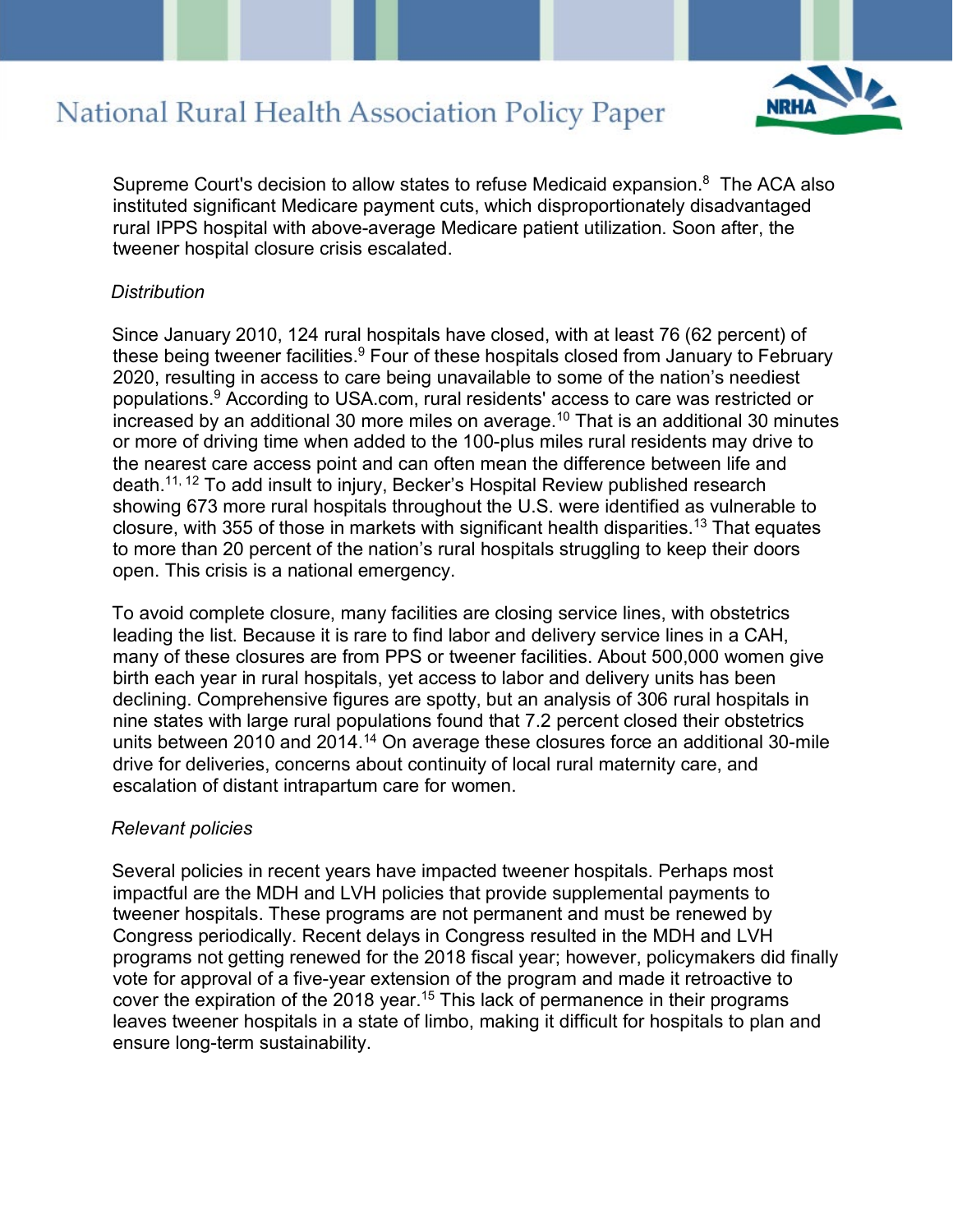

The Affordable Care Act created opportunities for expanded coverage of low-income residents and those with pre-existing conditions.<sup>16</sup> Rural areas represent a disproportionate share of low-income populations and those with complicated health conditions. As such, affordable insurance coverage for rural residents provides a backstop for reimbursement of tweener hospital-billed services. Though effective in 2014, many states with rural populations in need of care have not opted to expand the income requirements for Medicaid, contributing to high uninsured rates in rural areas and unpaid hospital bills.17 As of 2019, 37 states had expanded Medicaid coverage, contributing to ongoing high uninsured rates in rural areas and unpaid hospital bills. $^{\mathsf{17},\, \mathsf{18}}$ Though the ACA resulted in plans available through state-based marketplaces, there has been a lack of competition in rural areas. This has resulted in high premiums, copays, and deductibles for people in rural areas, forcing some to opt to be uninsured. The tweener hospitals are forced to absorb these increased costs.

The Rural Community Hospital Demonstration Project Program was initially passed in 2003 as part of the Medicare Modernization Act, though it has been re-authorized in five-year increments since that time.<sup>19</sup> This program allows for a maximum of 30 hospitals to participate in a pilot program that seeks to explore the feasibility of innovative practices of cost-based reimbursement for inpatient services in tweener hospitals.<sup>19</sup> CMS is conducting evaluations of the demonstration project to assess the financial impact on participating hospitals and the broader impact on the community. Innovations being explored would reimburse rural hospitals based on reasonably incurred costs rather than under the standard IPPS payment system. Medicaid 1115 waivers function similarly at the state level to foster innovative practices and have potential utility in supporting tweener hospitals.

The Balanced Budget Act of 1997 created the CAH designation, which allowed for costbased reimbursement.20 Along with this, the necessary provider provision was created, which allowed for states to certify hospitals as necessary providers even if they did not meet the federal CAH guidelines if the facility was deemed crucial to providing health care services.<sup>21</sup> But in 2003 the Medicare Prescription Drug, Improvement and Modernization Act put an end to the necessary provider provision, and as of Jan. 1, 2006, states no longer have the ability to waive CAH requirements. CMS became the only entity able to define and redefine the quidelines.<sup>22</sup>

Before 2006 not all hospitals that might have been considered for the necessary provider waivers requested this status. Many tweener hospitals fall into this category. Since "CAHs are often in a stronger financial position than rural PPS hospitals because they received cost-based Medicare reimbursement," 23 as the hospital crisis continues many hospitals could be helped if Congress would allow states to resume granting necessary provider status. 21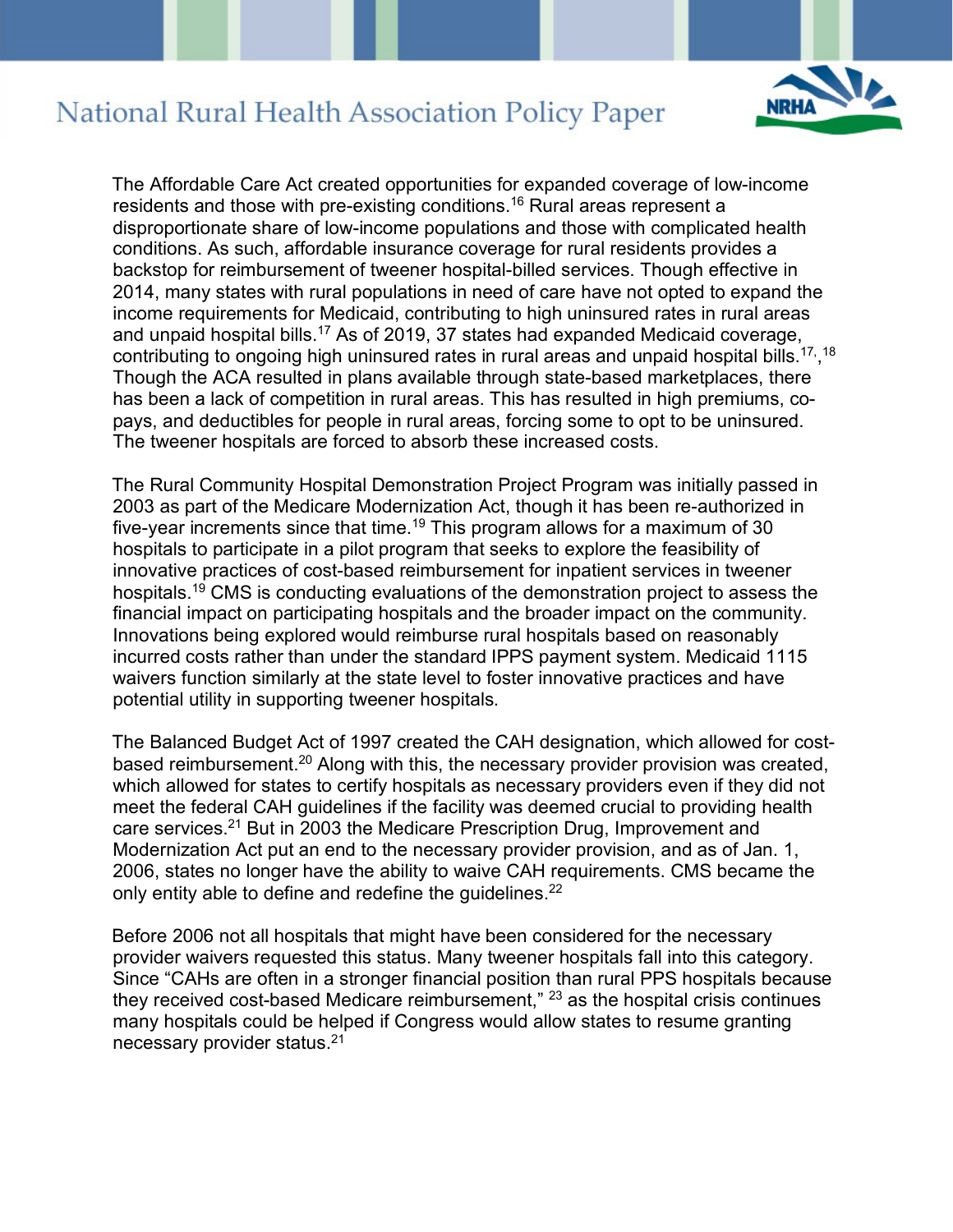

The 340B Drug Discount Program represents an opportunity for tweener hospitals to receive reduced-cost prescription drugs. The program began as a means to lower the cost of outpatient medication for a small set of under-resourced health care facilities that primarily serve low-income patients.<sup>24</sup> The viability of the 340B program for tweener facilities determines the service lines provided in some cases (cancer care, hemodialysis, etc.). Currently, there are only six categories of hospitals eligible to participate in 340B: disproportionate share hospitals, children's hospitals and cancer hospitals exempt from the Medicare IPPS system, SCHs, rural referral centers, and  $CAHs. <sup>24</sup>$ 

Several potentially impactful pieces of national legislation were introduced in 2018 but failed to progress, including those that sought to amend the Social Security Act to provide enhanced payments to rural health providers (Save Rural Hospitals Act, HR 2957) and provide coverage for rural emergency medical center services under Medicare (Rural Emergency Medical Center Act, HR 5678).<sup>25</sup> The Save Rural Hospitals Act proposed to eliminate Medicare sequestration cuts for rural hospitals, permanently extend low-volume and Medicare dependent hospital programs, reinstate the sole community hospital hold harmless program for outpatient services, eliminate rural Medicare and Medicaid disproportionate share funding reductions, and more, but it failed to gain traction.<sup>25</sup>

Practice-based policies have potential local influence and range from collaborative practices to formalized affiliations. Some tweener hospitals are opting to increase their size by collaborating or becoming an affiliate of academic medical centers, nonprofit health systems, or for-profit health systems. Though different models exist, the balance between the expected levels of invested capital, contributed goodwill, and assumed risk of the external party is weighted against the degree of post-affiliation control maintained by the tweener hospital and the community. Independent or contract-based collaborations or joint-operating agreements represent models with more control held by the tweener hospital, whereas joint venture mergers, sole member replacements, or leasing of the tweener hospital represent models where the affiliate has increasing control.

On Nov. 1, 2019, CMS finalized policies to amend the PPS system. Specifically, CMS finalized a change to the generally applicable minimum required level of supervision for hospital outpatient therapeutic services furnished by all hospitals and CAHs from direct supervision to general supervision. General supervision means the procedure is furnished under the physician's overall direction and control, but the physician's presence is not required during the performance of the procedure. To conform to the FY 2020 IPPS final rule for CY 2020, CMS will use the post-reclassified wage index for urban and rural areas to determine adjustments for the OPPS payment rate and copayment standardized amount. This policy change seeks to address the wage gap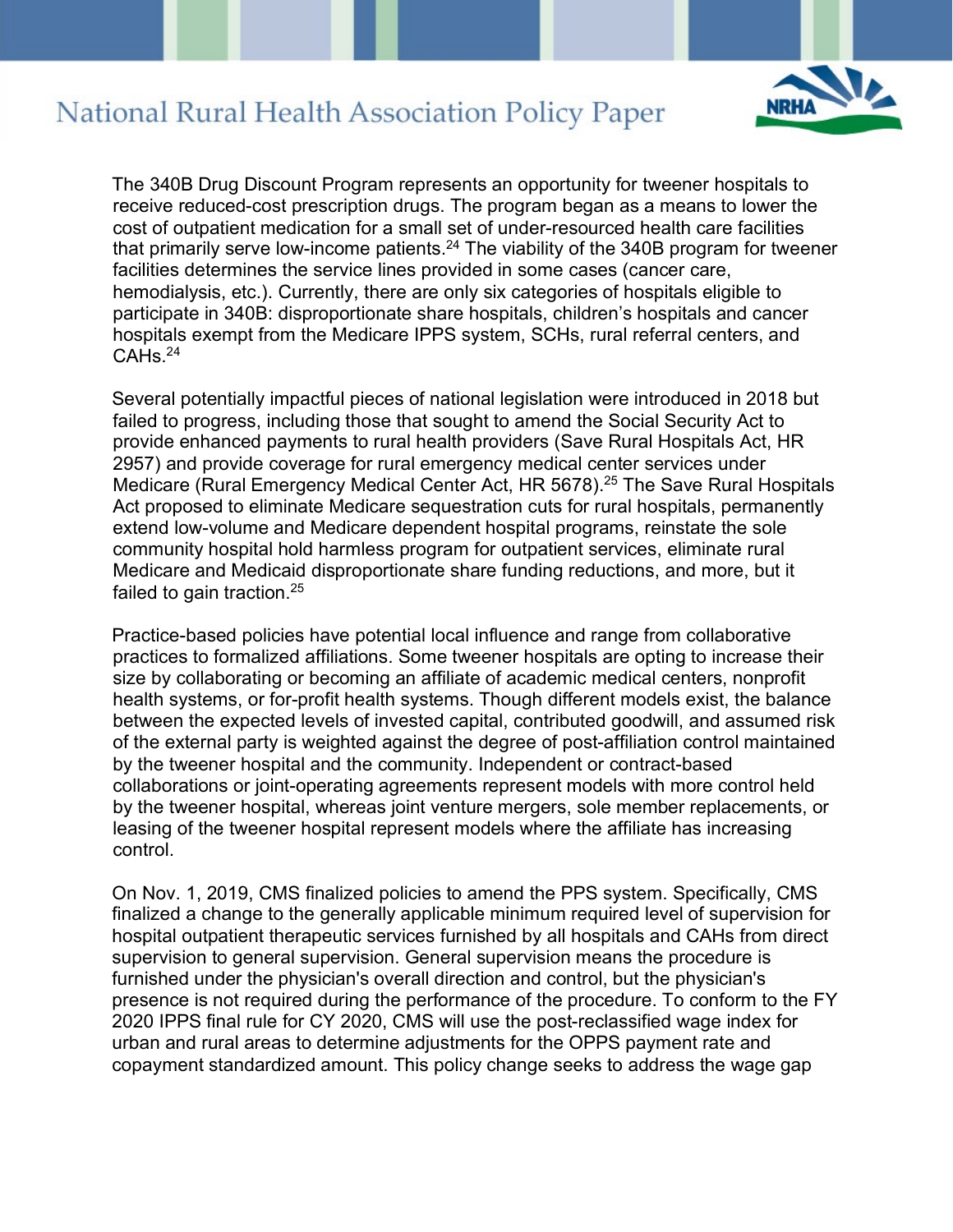

hindering recruitment efforts in rural hospital settings. Unfortunately, lab fee schedules remain unequal between rural and urban hospitals.

#### *Other contributing factors*

Tweener hospitals also often face a lack of qualified leadership, both in administrative and board positions. While many times the hospital board is made up of community leaders, they often lack understanding of board governance responsibilities, legislative concerns, strategic planning, third-party reimbursement, and how health care payment systems work.<sup>26, 27</sup> The lack of education makes at-risk hospitals a target for unscrupulous vendors. One such example is the recent reference lab situation that several rural hospitals fell prey to.<sup>28</sup> Many small hospitals have been forced to file for bankruptcy because of companies that have been allowed to mismanage hospitals that were already in a precarious situation.<sup>29</sup> Poor leadership leads to poor outcomes.

How the local community views the tweener hospital has a big impact on how much they utilize the facility. The small-town environment where everyone knows their neighbors – which is the reason many people live in rural America – can be a detriment to the local hospital. Tweeners must provide not just adequate care but exceptional care. Social media and its impact can have a larger ripple effect in the rural environment, as it can damage the local view of the hospital. While urban counterparts still must provide good care, one negative social media post isn't going to travel as far in an urban setting as it does in the rural setting. This type of issue doesn't just happen on the service-to-service level but at the consumer level as well. One expert says that "consumers associate aesthetics with higher quality care; our hospitals must be able to compete on both fronts."<sup>30</sup> The same article discusses how able patients will travel farther for what they think will be better care simply because the facility is bigger, newer, or has access to cutting-edge clinical trial research. Rural hospitals must ensure patients get equivalent high-quality care locally.

Another issue is the physician shortage across the United States, with 66 percent of this shortage occurring in rural areas.<sup>15</sup> Rural hospitals treat a disproportionate number of aging patients with chronic diseases, and the uninsured rates range on average from 11 to 14.6 percent.<sup>15</sup> The patient population isn't the only challenge when it comes to recruiting qualified staff. Rural facilities may be old, outdated, and unexciting, with high workloads without relief or support. Many rural hospitals do not have the volume to support a specialty physician nor backup physicians to share the workload.<sup>31</sup> The two hardest-hit specialties are OB/GYN and general surgery, which has led to an increasing number of rural hospitals closing their obstetrics services. All of this can contribute to challenges in physician recruiting. Rural hospitals also face decreasing inpatient numbers, with more than half of the hospitals only receiving 40 percent of their income from inpatient care.<sup>32</sup>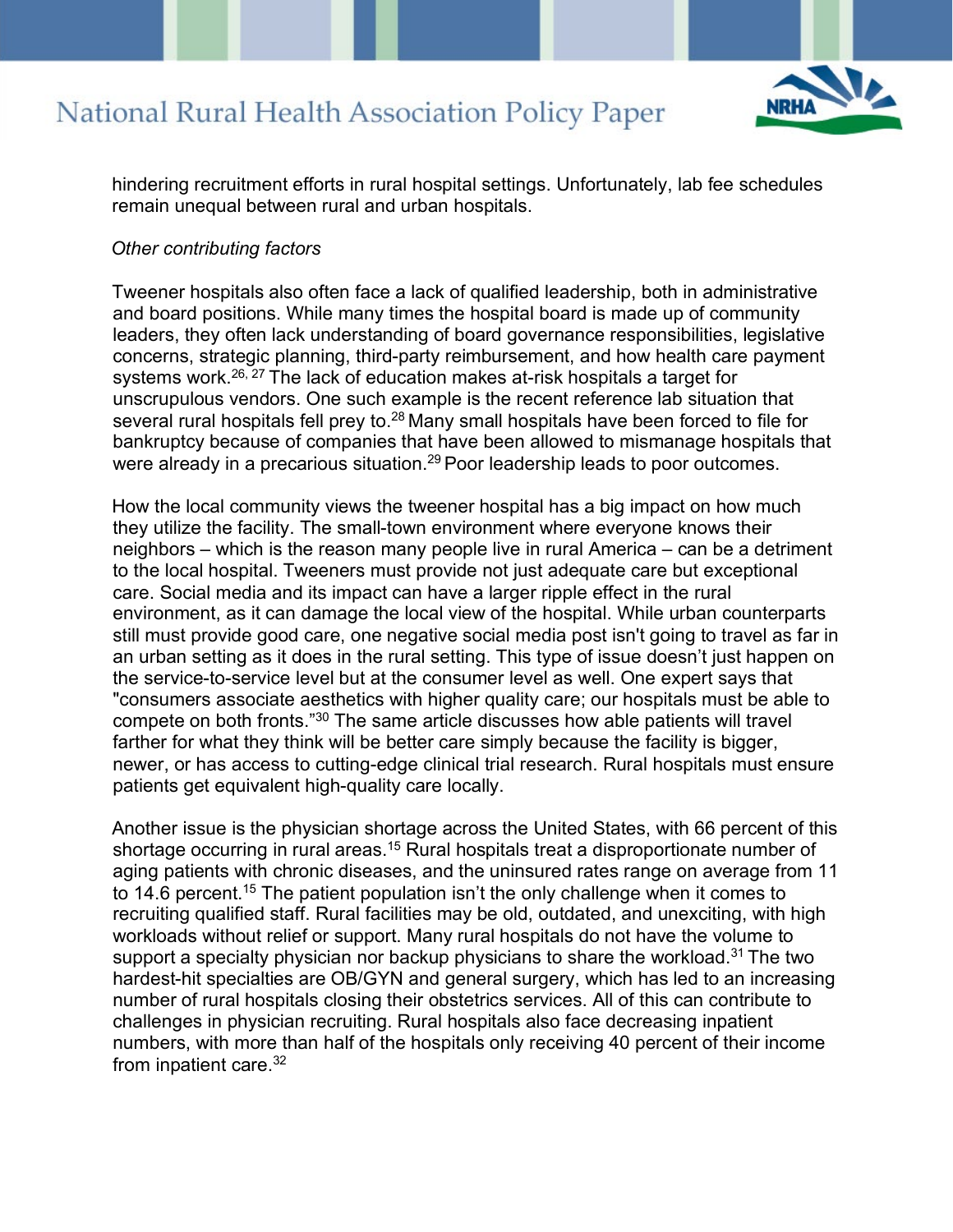

High technology costs and in some cases the lack of broadband internet to support the technology of medicine are also factors disproportionately affecting tweener hospitals. A study of electronic health records (EHR) incentive programs "suggests that the digital divide between urban and rural hospitals that are adopting EHRs and using the technology is widening, thereby posing a challenge for these hospitals to provide costeffective and quality care in their communities."<sup>33</sup> This conclusion also suggests that meaningful use would not provide adequate resources to shrink this divide and allow hospitals to meet the growing demands. The study does suggest that "federal agencies could use this information to generate programs and additional funding opportunities devoted to providing technical assistance to rural hospitals."33 Some hospitals are trying to manage the high cost of EHR by participating in joint ventures that allow several smaller hospitals to purchase the system together to help leverage this expense.<sup>31</sup>

#### *Hospital closure effects on community*

Rural hospitals are essential to the health care system, and in many communities, health care is the center of the economy. The loss of access to emergency and acute care is the most obvious effect; however, without a hospital, primary care and specialty physicians and providers soon leave the community, exacerbating the gap. As devastating as the loss of access to care for a community can be, often the closure of a hospital is even more damaging to the local economy. It can eliminate hundreds of jobs immediately. Loss of jobs has a negative impact on the tax base, resources for schools, public services, and potentially jobs in the public sector as well. $^{23}$ 

#### **III. Recommendations**

- Make permanent MDH and LVH
- Rebase MDH and SCH
- Reinstate the OPPS hold-harmless for SCH, MDH, and LVH
- Expand and make permanent the Rural Community Hospital Demonstration Project
- Reinstate the necessary provider provision on a limited basis as appropriate
- Secure 340B Drug Pricing Program for rural hospitals
- Provide funding to support education of rural hospital leaders and governing boards

#### **IV. Conclusion**

The reasons for rural tweener hospital closures are multifocal and complex. The evolution of health care policy has precipitated the shutdowns of rural tweener hospitals at a disproportionate rate and must be addressed through advocacy efforts for long-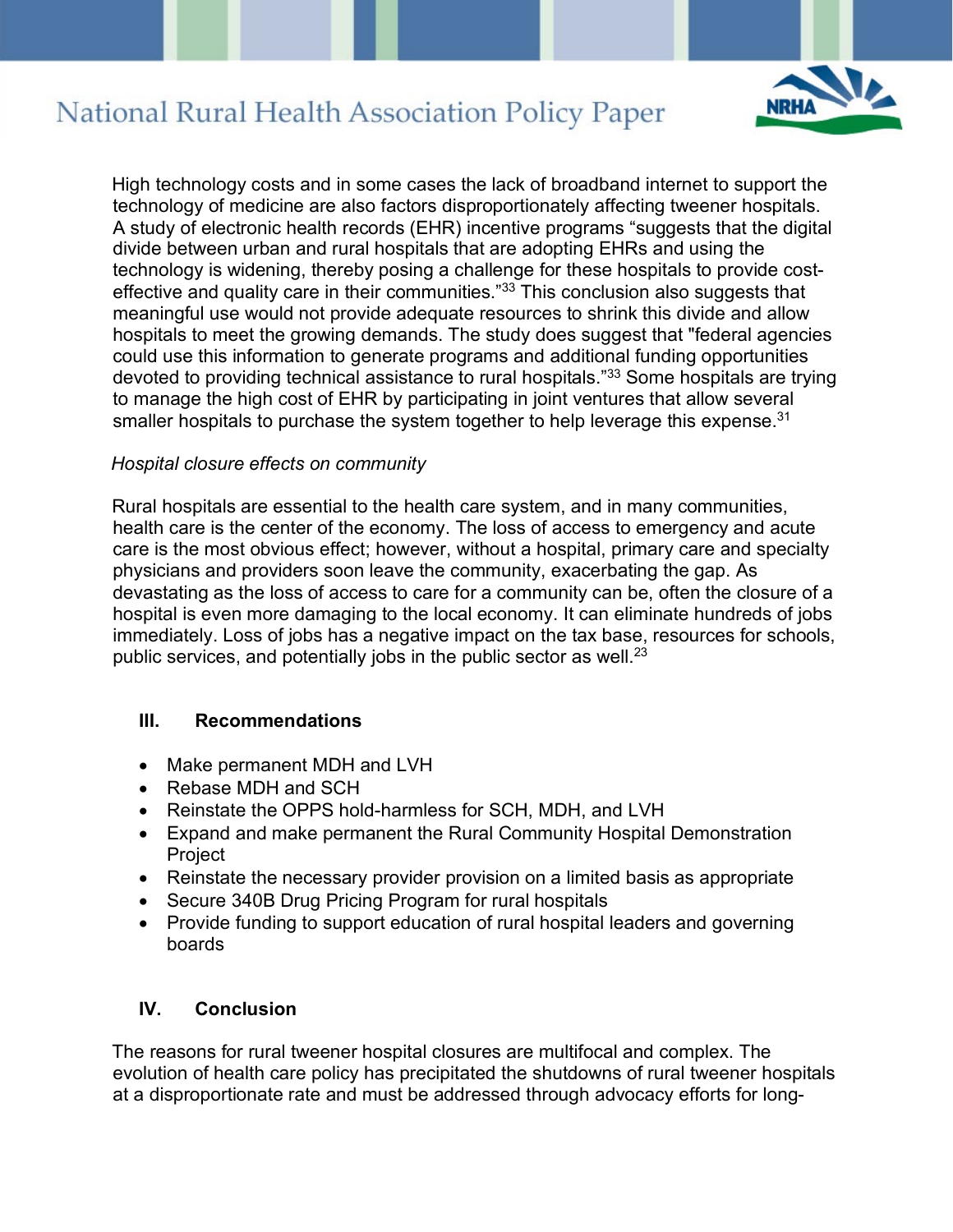

term change; however, rural hospital leaders must be open to and supportive of adopting new and innovative ideas that may enhance the success and survival of rural health care access. Rural leaders must have a voice at the policy table, and all policy must be considered through a rural lens. Only then will change occur. Rural leaders must be the change, as it is often a bottom-up approach by thought leaders that initiates successful and sustainable change.<sup>34</sup> The leaders who envision the ideas transcend the physical distance of rural isolation.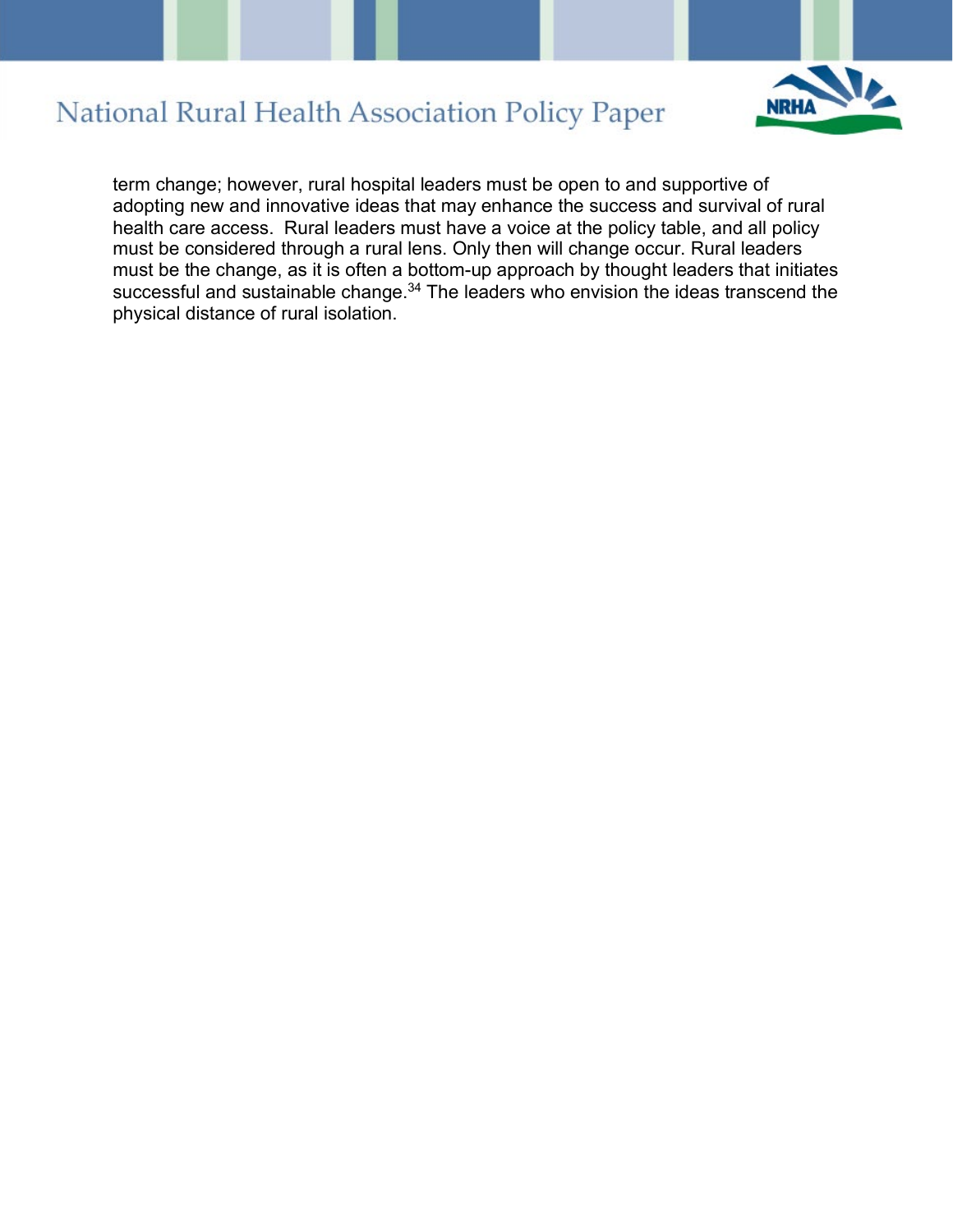

### **Reference List**

- 1. Rural Health Information Hub. (2019). Rural health disparities. Retrieved from https://www.ruralhealthinfo.org/topics/rural-health-disparities
- 2. Centers for Disease Control and Prevention. (2017). Leading causes of death in nonmetropolitan and metropolitan areas — United States, 1999–2014 [Surveillance summaries]. Retrieved from https://www.cdc.gov/mmwr/volumes/66/ss/ss6601a1.htm
- 3. Gooch, K. (2015, April 1). How tweener hospitals can achieve financial stability. Becker's Review. Retrieved from https://www.beckershospitalreview.com/finance/howtweener-hospitals-canachieve-financial-stability.html
- 4. LaPoint, J. (2018). Rural hospitals get low-volume, Medicare-dependent funds extended. Retrieved from https://revcycleintelligence.com/news/rural-hospitalsget-low-volumemedicare-dependent-funds-extended
- 5. Centers for Medicare and Medicaid Services. (2019). Acute care hospital inpatient prospective payment system [Medicare Learning Network Booklet]. Retrieved from https://www.cms.gov/Outreach-and-Education/Medicare-Learning-Network-MLN/MLNProducts/Downloads/AcutePaymtSysfctsht.pdf
- 6. Office of Inspector General. (2001). Medicare hospital prospective payment system - how DRG rates are calculated and updated (OEI-09-00-00200). Washington, DC: Government Printing Office.
- 7. Center for Medicare and Medicaid Services. (2017). Critical access hospital (ICN 006400). Washington, DC: Government Printing Office.
- 8. Camilleri, S. (2018). The ACA Medicaid expansion, disproportionate share hospitals, and uncompensated care. Health Services Research, 53, 1562-1580. doi:10.1111/14756773.12702
- 9. North Carolina Rural Health Sheps Center Research Program. (2019). 102 rural hospital closures. Retrieved from https://www.shepscenter.unc.edu/programsprojects/ruralhealth/rural-hospital-closures/
- 10.USA.com. (2019). Texas. Retrieved from http://www.usa.com/texas-state.htm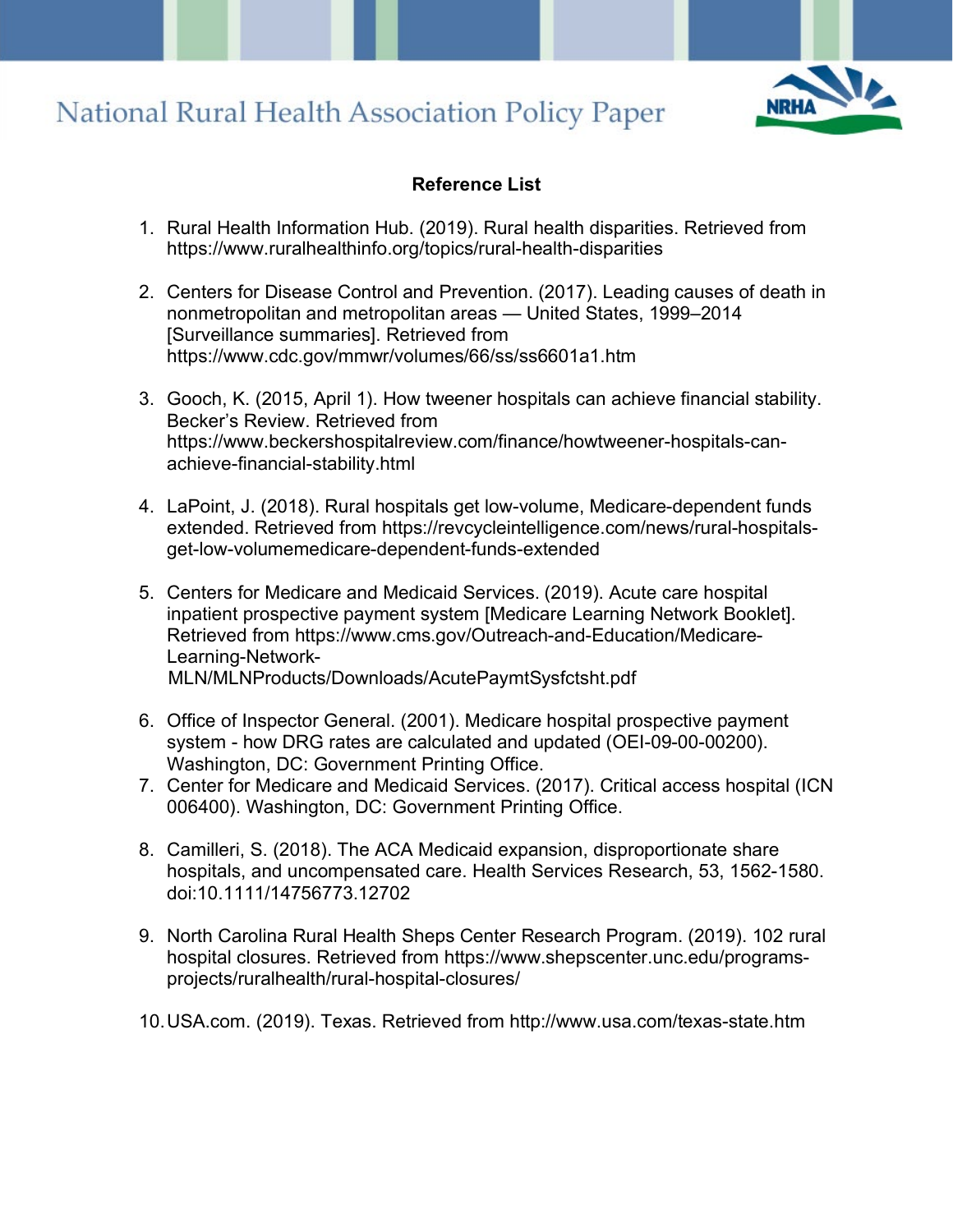

- 11.Kozhimannil, K. B., Hung, P., Prasad, S., Casey, M., & Moscovice, I. (2014). Ruralurban differences in obstetric care, 2002–2010, and implications for the future. Medical Care, 52(1), 4-9. doi:10.1097/MLR.0000000000000016
- 12.Walters, E. (2015). Rural hospitals struggle to keep their doors open. Retrieved from http://www.texastribune.org/2015/03/20/rural-hospitals-struggle-keep-theirdoors-open/
- 13.Ellison, A. (2016). The rural hospital closure crisis: 15 key findings and trends. Retrieved from https://www.beckershospitalreview.com/finance/the-ruralhospitalclosure-crisis-15-key-findings-and-trends.html
- 14.Hung, P., Kozhimannil, K. B., Casey, M. M., & Moscovice, I. S. (2016). Why are obstetric units in rural hospitals closing their doors? Health Services Research, 51(4), 1546-1560. doi:10.1111/1475-6773.12441
- 15.LaPointe, J. (2017). The 4 rural hospital challenges with revenue cycle management. Retrieved from: https://revcycleintelligence.com/news/top-4-ruralhospital-challengeswith-revenue-cycle-management
- 16.Benitez, J. A., Seiber, E. E. (2018). US health care reform and rural America: Results from the ACA's Medicaid expansion. Journal of Rural Health 34(3), 213- 222. doi:10.1111/jrh.12284
- 17.Hoadley, J., Alker, J., Holmes, M. (2018). Health insurance coverage in small towns and rural America: The role of Medicaid expansion. Retrieved from https://ccf.georgetown.edu/2018/09/25/health-insurance-coverage-in-smalltowns-andrural-america-the-role-of-medicaid-expansion/
- 18.Kaiser Family Foundation. (2019), Status of state Medicaid expansion decisions: Interactive map. Retrieved from https://www.kff.org/medicaid/issue-brief/statusof-statemedicaid-expansion-decisions-interactive-map/
- 19.Centers for Medicare and Medicaid Services. (2019). Rural and community demonstrations. Retrieved from https://innovation.cms.gov/initiatives/Rural-**CommunityHospital**
- 20.Rural Health Information Hub. (2019). Critical Access Hospitals. Retrieved from https://www.ruralhealthinfo.org/topics/critical-access-hospitals#benefits
- 21.Gale, J.A. (2002). State approaches to the certification of necessary provider in the flex program. Retrieved from https://3jzjstox04m3j7cty2rs9yh9-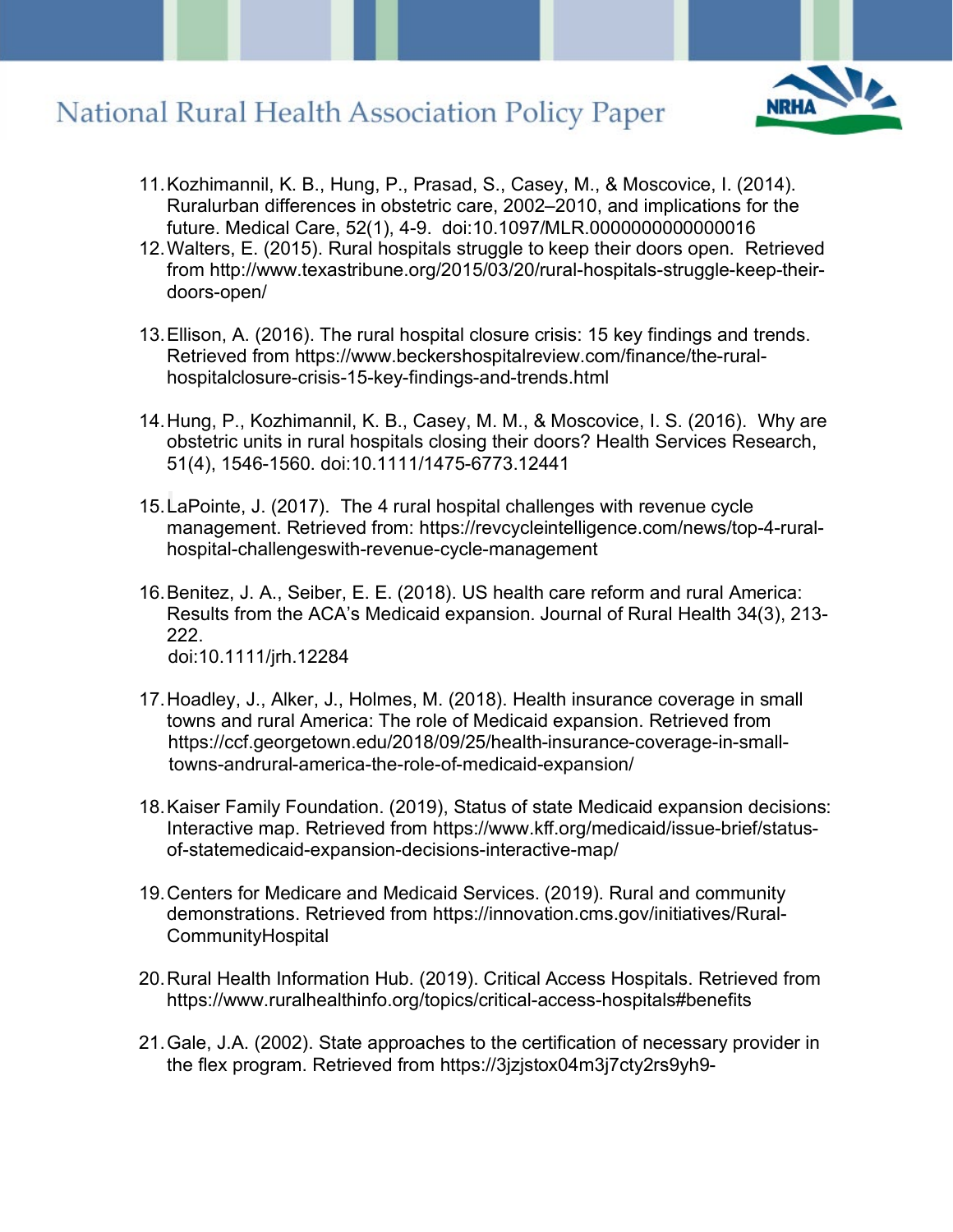

wpengine.netdnassl.com/wp-content/uploads/2015/02/Necessary-Provider-Certification.pdf

- 22.Hamilton, T. (2007). Critical access hospitals (CAHs): Distance from other providers and relocation of CAHs with a necessary provider designation. Retrieved from https://www.cms.gov/Medicare/Provider-Enrollment-and-Certification/SurveyCertificationGenInfo/downloads/SCLetter07-35.pdf
- 23.Wishner, J., Solleveld, P., Rudowitz, R., Paradise, J., & Antonisse, L. (2016). A look at rural hospital closures and implications for access to care: Three case studies. Retrieved from https://www.kff.org/report-section/a-look-at-rural-hospitalclosures-andimplications-for-access-to-care-three-case-studies-issue-brief/
- 24.Bach, P. B., & Sachs, R. E. (2018). Expansion of the Medicare 340B payment program: Hospital participation, prescribing patterns and reimbursement, and legal challenges. JAMA, 320(22), 2311. doi:10.1001/jama.2018.15667
- 25.Wolters, T. (2015). Rural health advocacy. Retrieved from https://health.mo.gov/living/families/ruralhealth/ppt/TimWolters.ppt
- 26.Bolin, J. (2019). Next healthcare catastrophe seen coming in mass closings of rural hospitals nationwide. Retrieved from http://www.milwaukeeindependent.com/syndicated/next-health-care-catastropheseencoming-mass-closings-rural-hospitals-nationwide/
- 27.Probst, J.C., Adams, R & Martin, A. B. (2010). Rural acute care hospital board of directors: Education and development needed. Retrieved from https://www.sc.edu/study/colleges\_schools/public\_health/research/research\_cent ers/sc\_ru ral\_health\_research\_center/documents/81ruralacutecarehospitalboardsofdirector s2010.pd f
- 28.Chang, J. (2019). Losing a lifeline: What happened when two rural hospitals closed. Retrieved from https://www.alicetx.com/news/20190729/losing-lifelinewhat-happenedwhen-two-rural-hospitals-closed
- 29.Margolies, D. (2019). Three small-town Kansas hospitals declare bankruptcy after months of struggling. Retrieved from https://www.kcur.org/post/three-smalltownkansas-hospitals-declare-bankruptcy-after-months-struggling
- 30.Menzies, K. (2015). The business of rural hospital closures. Retrieved from https://www.ruralhealthinfo.org/rural-monitor/business-of-rural-hospital-closures/